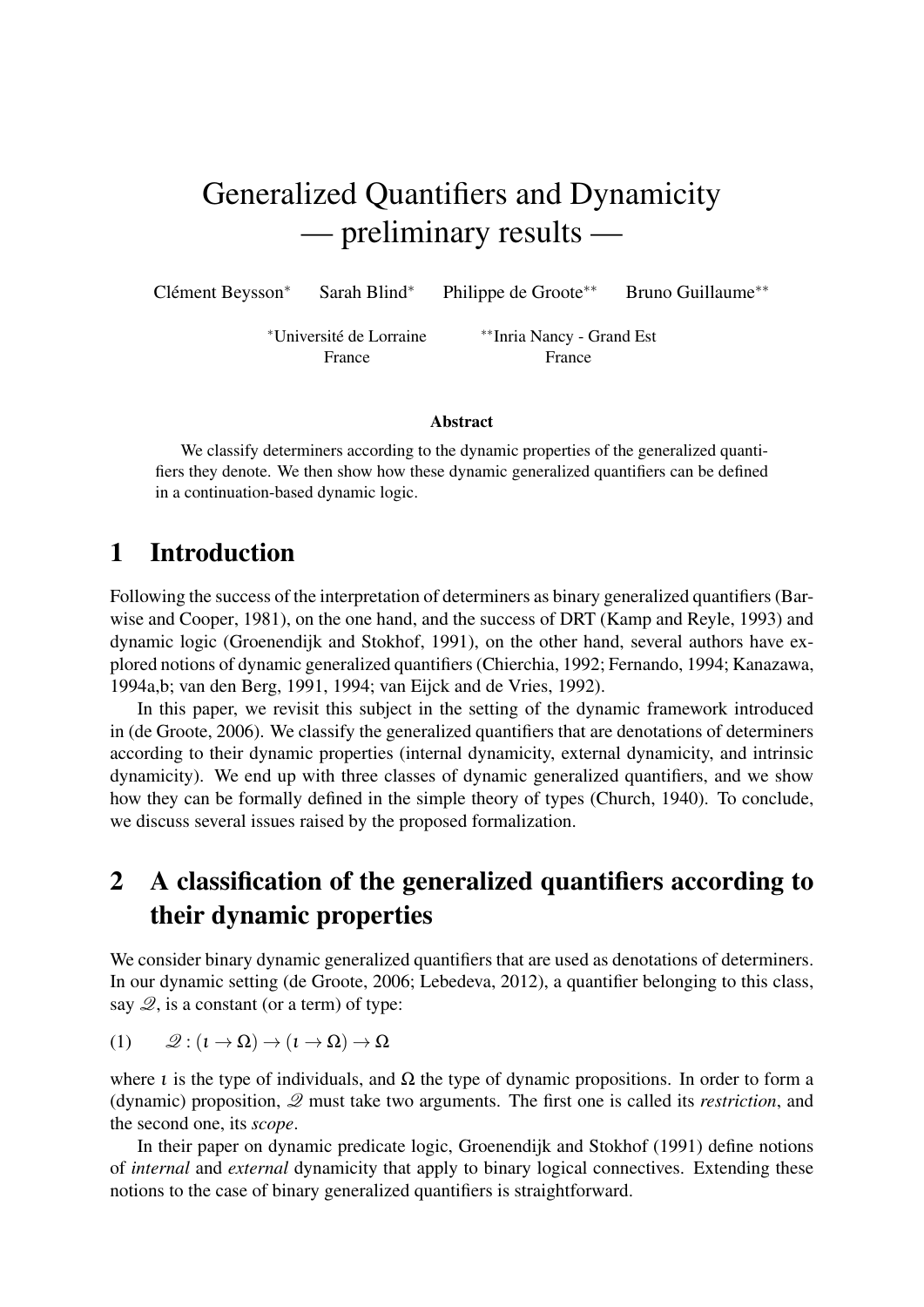Accordingly, we say, on the one hand, that  $\mathscr Q$  is *internally dynamic* in case the dynamic binders occurring in its restriction have the capacity of binding material that occurs in its scope. In DRT terms, it means that the reference markers introduced by the first argument are accessible in the second one. A paradigmatic example of internal dynamicity is provided by the classical donkey sentences. Let  $\mathcal{Q}$  stands for both a dynamic generalized quantifier and a determiner that denotes it.  $\mathscr Q$  is internally dynamic in case the following utterance is felicitous:

(2)  $\mathscr{Q}$  teacher who reads [a good essay]<sub>*i*</sub> likes it<sub>*i*</sub>.

On the other hand, we say that  $\mathcal{Q}$  is *externally dynamic* in case the dynamic binders occurring in both its arguments have the capacity of binding material that will occur in the continuation of the discourse. One may again illustrate this notion by using donkey sentences. As before, let  $\mathcal Q$  stands for both a dynamic generalized quantifier and a determiner that denotes it.  $\mathscr Q$  is externally dynamic in case the following utterance is felicitous:

(3) If  $\mathscr Q$  student writes [a good essay]<sub>*i*</sub>, the teacher will like it<sub>*i*</sub>.

In addition to these notions of internal and external dynamicity, we consider a third notion that we call intrinsic dynamicity. This notion is defined as follows. We say that  $\mathcal{Q}$  is *intrinsically dynamic* in case it has the capacity of extending its scope on the continuation of the discourse. In DRT terms, it means that  $\mathscr Q$  is responsible for introducing a new reference marker. Again, donkey sentences provide us with a test.  $\mathscr Q$  is intrinsically dynamic in case the following utterance is felicitous:

(4) If [Q student]*<sup>i</sup>* writes a good essay, she*<sup>i</sup>* will get a good mark.

With respect to these three properties, one could a priori define eight possible classes of dynamic generalized quantifiers. Nevertheless, based on empirical observations, $<sup>1</sup>$  we conjecture</sup> that:

- (i) all the determiners are internally dynamic;
- (ii) every (singular) determiner that is intrinsically dynamic is also externally dynamic.<sup>2</sup>

Consequently, we end up with three classes of dynamic generalized quantifiers, which correspond fairly to the notions of specific (e.g., *the, this, his*), general (e.g., *a, some, another*), and quantificational determiners (e.g., *every, no*) 3 :

|                              | internal<br>dynamicity | external<br>dynamicity | intrinsic<br>dynamicity |
|------------------------------|------------------------|------------------------|-------------------------|
| quantificational determiners |                        |                        |                         |
| specific determiners         |                        |                        |                         |
| general determiners          |                        |                        |                         |

<sup>1</sup>Mainly for French determiners.

<sup>&</sup>lt;sup>2</sup>This second statement, which we think to be clear in the case of singular determiners, could be challenged in the case of plural ones. We will be back to this question in Section 4.3

<sup>&</sup>lt;sup>3</sup>We are conscious that these classes of determiners are vague and that precise definitions would be needed in order to make the correspondance effective. To this end, the opposition definiteness/indefiniteness is certainly relevant. According to our formalization, a DP whose head is a specific determiner presupposes the existence of a discourse referent. This is consistent with Heim's (1983) familiarity theory. The possible correspondance between generality and indefiniteness is less clear. It seems that the relation is an inclusion rather than an equivalence. Many linguists, if not most of them, consider *no* as an indefinite determiner because it can occur in existential sentences such as *there is no good essay this week*. Test (3) and (4), however, show clearly that *no* is neither externally nor intrinsically dynamic.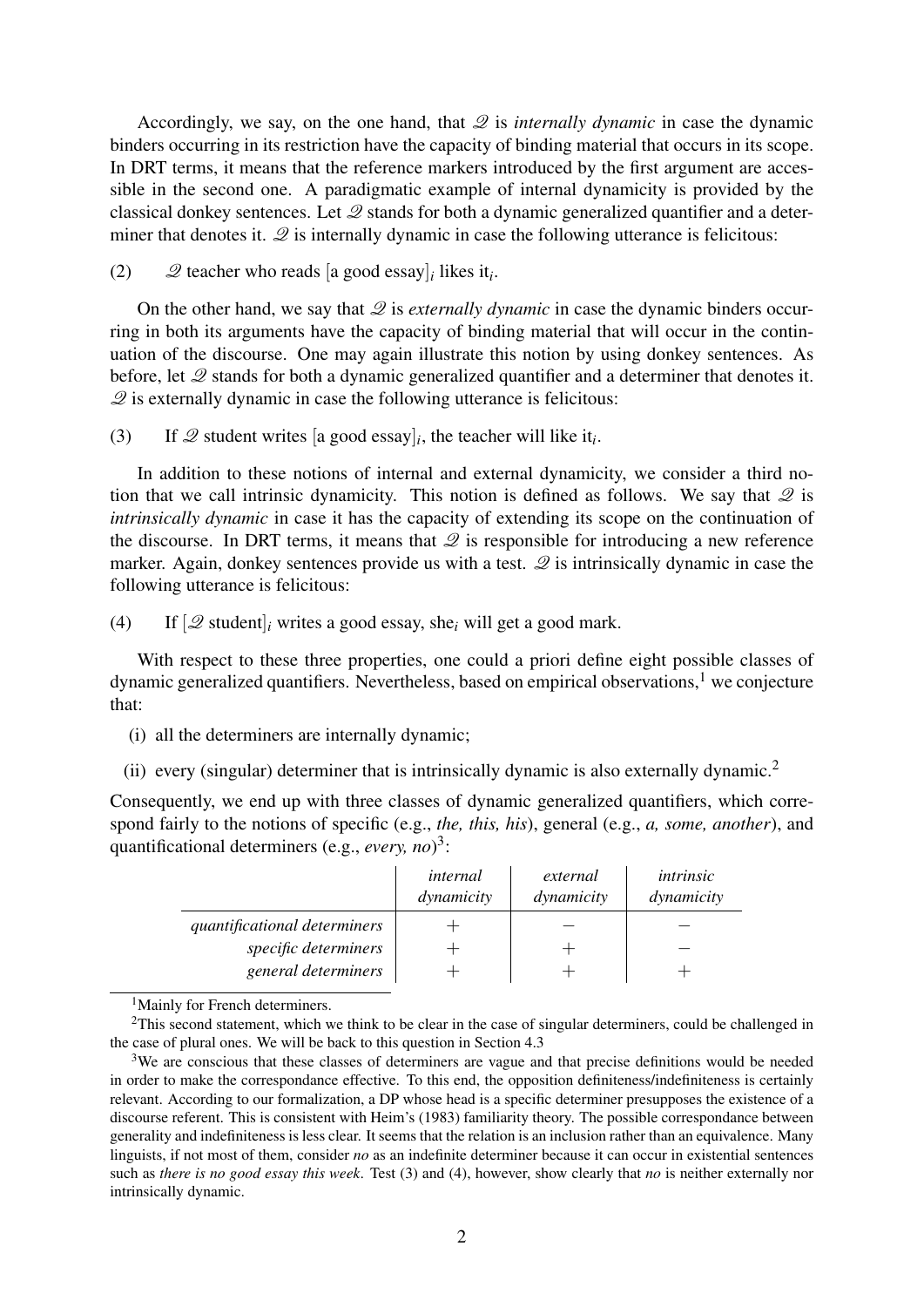## 3 Formalization

Following the continuation-based approach introduced in (de Groote, 2006), and developed in (Lebedeva, 2012), we let:

(5) 
$$
\Omega = \gamma \rightarrow (\gamma \rightarrow o) \rightarrow o
$$

where  $\gamma$  is the type of left contexts, *o* the type of static propositions, and  $\gamma \rightarrow o$  the type of continuations that model right contexts. In this setting, the dynamic interpretation of an atomic proposition *a* is defined as follows:

$$
(6) \qquad \overline{a} := \lambda \, ek. \, a \wedge (ke)
$$

As for Groenendijk's and Stokhof's closure operator, dynamic negation, dynamic conjunction, dynamic disjonction, and dynamic implication, they are defined by the following equations:

(7)  $\& \& A := \lambda e k \cdot (A e (\lambda e. \top)) \wedge (k e)$  $\neg A := \diamond (\lambda e k. \neg A e k)$  $A M B := \lambda e k. A e (\lambda e. B e k)$  $A \mathbb{W} B := \diamond (\lambda e k. (A e k) \vee (B e k))$  $A \Rightarrow B := \diamond (\lambda e k. \neg A e (\lambda e. \neg B e k))$ 

Then, given a static generalised quantifier:

$$
(8) \qquad q:(\iota \to o) \to (\iota \to o) \to o
$$

we define the corresponding intrinsically dynamic quantifier as follows:

(9) 
$$
\mathscr{Q}_{w}AB := \lambda ek. q(\lambda x. Ax e(\lambda e. \top))(\lambda x. ((Ax) \Lambda (Bx))(x::e) k)
$$

where " $\ldots$ " is an operator that pushes a variable (which will act as a new discourse referent) into the current context.

Following Chierchia (1992) and Kanazawa (1994a,b), Equation (9) provides the *weak* dynamic interpretation of *q*. The strong interpretation is then given as follows:

(10) 
$$
\mathscr{Q}_s AB := \lambda ek. q(\lambda x. Ax e(\lambda e. \top)) (\lambda x. ((Ax) \Rightarrow (Bx)) (x :: e) k)
$$

Now, let *Q*<sup>w</sup> and *Q*<sup>s</sup> stand for the weak and strong dynamic generalized quantifiers corresponding to *q* that are internally dynamic but neither intrinsically nor externally dynamic. These are easily obtained by applying the closure operator to  $\mathcal{Q}_w$  and  $\mathcal{Q}_s$ :

$$
(11) \qquad Q_{\rm w}AB:=\diamond(\mathscr{Q}_{\rm w}AB)
$$

 $(12)$   $Q_{\rm s}AB := \diamond(\mathcal{Q}_{\rm s}AB)$ 

Finally, dynamic generalized quantifiers that are externally dynamic but not intrinsically dynamic correspond to generalized quantifiers that do not introduce any new binding operator. For this reason, they do not obey any general scheme. Consider, for instance, the use of Russell's iota operator in the analysis of definite descriptions. It allows one to associate to the definite article the following (static) generalized quantifier:

$$
(13) \qquad \lambda AB.B(tx.Ax)
$$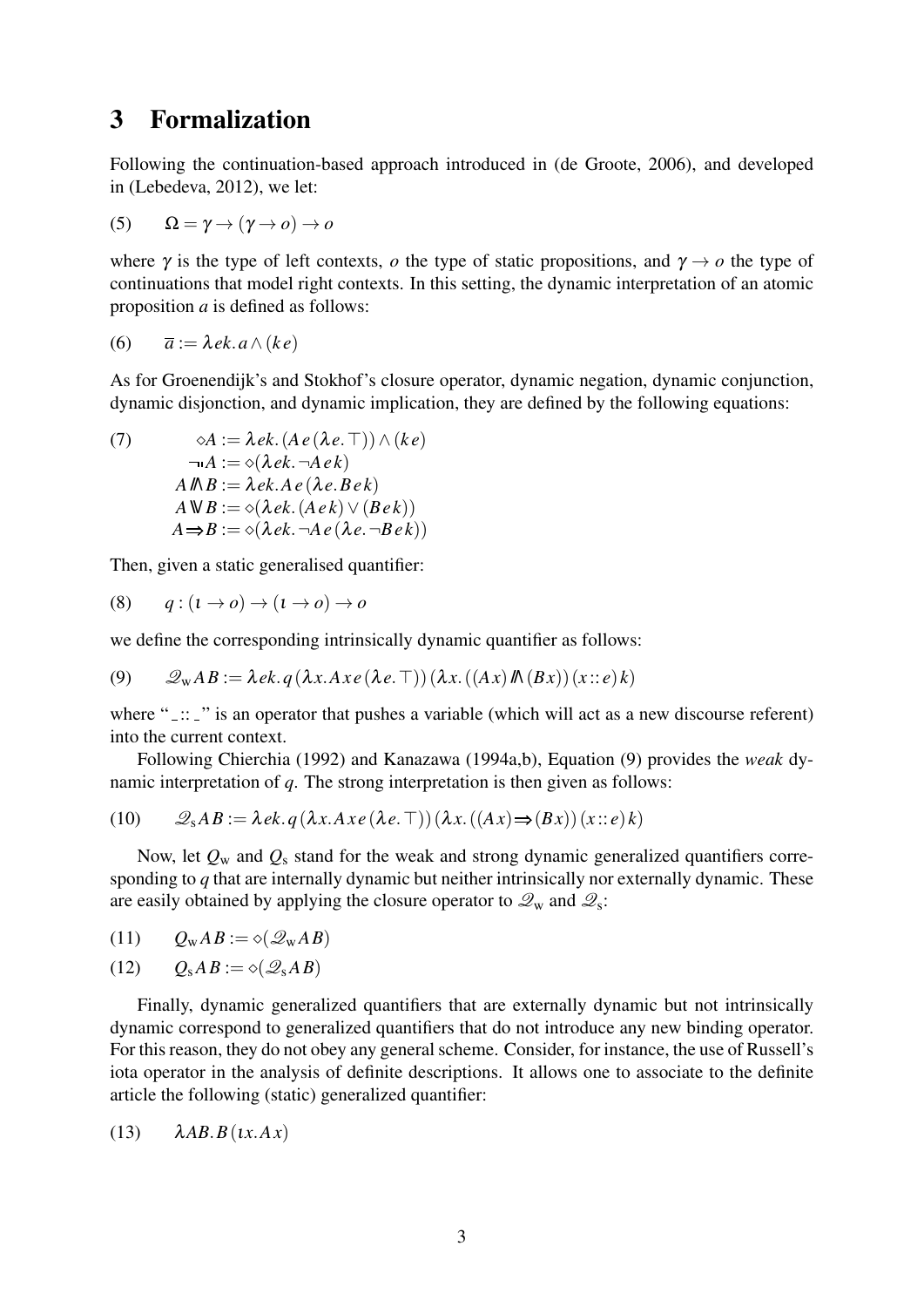In our dynamic setting, the dynamic generalized quantifier corresponding to (13) will be defined as follows:

(14)  $\lambda$ *ABek.B*(sel( $\lambda$ *x.Axe*( $\lambda$ *e.* $\top$ ))*e*)*ek* 

where "sel :  $(i \rightarrow o) \rightarrow \gamma \rightarrow i$ " is a choice operator such that "sel *p e*" selects from the current context "*e*" the most salient entity (acting as a discourse referent) that has property "*p*".

# 4 Discussion

#### 4.1 Sortal reducibility

Consider the definition of the dynamic quantifier  $\mathcal{Q}_w$  (respectively,  $\mathcal{Q}_s$ ) as given by Equation (9) (respectively, Equation (10)). Parameter *A*, which stands for the restriction of the dynamic quantifier, occurs twice in the righthand side of the equation. This non linearity, which is needed in order to make the defined quantifiers internally dynamic, is harmless from a truthconditional point of view because natural language determiners denote conservative generalized quantifiers (Barwise and Cooper, 1981). These are generalized quantifiers *q* such that:

(15) 
$$
(qa(\lambda x.(ax) \land (bx))) = (qab) = (qa(\lambda x.(ax) \rightarrow (bx)))
$$

From a computational point of view, however, the duplication of *A* means that one has to evaluate it twice. This problem may be circumvented for quantifiers such as *some* and *every* because they respectively satisfy the following properties:

(16) 
$$
(some\ ab) = (some(\lambda x. \top)(\lambda x.(ax) \land (bx)))
$$

(17) 
$$
(every\ ab) = (every(\lambda x. \top)(\lambda x.(ax) \rightarrow (bx)))
$$

Keenan (1993) defines two classes of binary generalized quantifiers that respectively satisfy properties akin to (16) and (17). In addition, he shows that there is no other conservative generalized quantifier that could be expressed in terms of a corresponding unary quantifier and an appropriate binary logical connective. These two classes of quantifiers are called the *intersective* and the *co-intersective* quantifiers, respectively.

Accordingly, if *q* is an intersective generalized quantifier, we define the corresponding intrinsically dynamic quantifier as follows:

(18) 
$$
\mathscr{Q}AB := \lambda ek. q(\lambda x. \top) (\lambda x. ((Ax) \Lambda (Bx))(x::e) k)
$$

Similarly, if *q* is co-intersective:

(19) 
$$
\mathscr{Q}AB := \lambda ek. q(\lambda x. \top)(\lambda x. ((Ax) \Rightarrow (Bx))(x::e)k)
$$

Notice that Definitions (18) and (19) provide a weak interpretation to the intersective quantifiers and a strong interpretation to the co-intersective ones. This is consistent with Kanazawa's (1994b) analysis. It is indeed not difficult to prove that a monotonic intersective quantifiers is either ↑MON↑ or ↓MON↓. Similarly, a monotonic co-intersective quantifiers is either ↓MON↑ or ↑MON↓.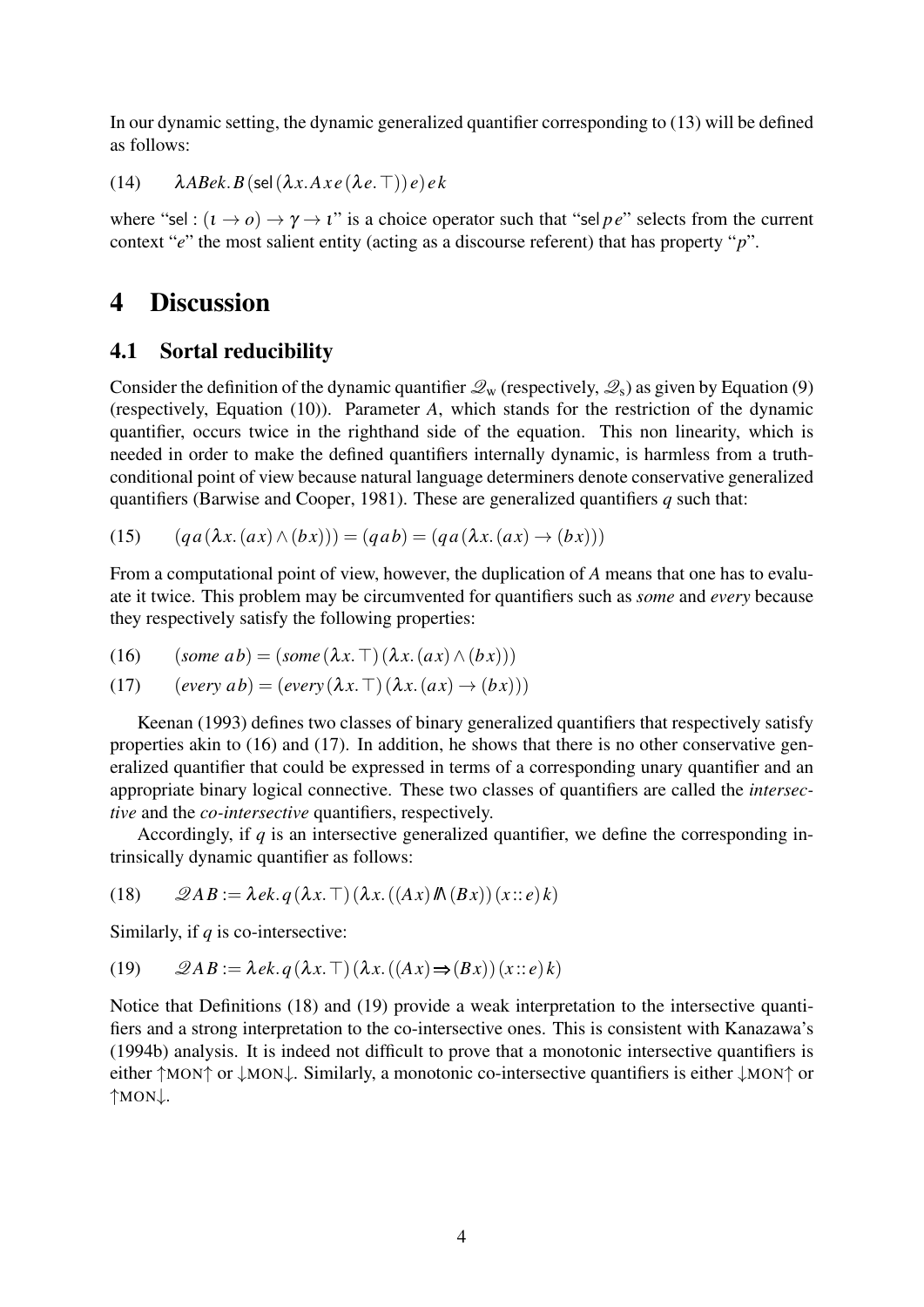#### 4.2 Logical constraints

In order to make sense, our dynamic interpretation of the generalized quantifiers must satisfy some logical constraints. Let  $\varphi$  be a formula of propositional logic. Definitions (6) and (7) allow one to give a dynamic interpretation to  $\varphi$ . This dynamic interpretation, say  $\overline{\varphi}$ , is conservative in the sense that it satisfies the following equation for every context *e*:

(20)  $\overline{\Phi}e(\lambda e.\top) = \Phi$ 

In order to preserve this property, every generalized quantifier *q* whose dynamic interpretation is externally dynamic must satisfy the following constraint:

$$
(21) \qquad (qab)\wedge c = qa(\lambda x. (bx)\wedge c)
$$

It is easy to show that this condition is equivalent to the following one:

$$
(22) \qquad qa(\lambda x.\perp) = \perp
$$

Therefore, in some sense, our formalization predict that a determiner that passes Test (3) denotes a generalized quantifier that satisfies Equation (22). It would be interesting to conduct further investigations in order to establish to which extent this prediction is correct.

#### 4.3 Plurality

The very form in which (2), (3), and (4) have been given covers only cases of singular determiners. Adapting these tests to plural determiners is almost straightforward, but brings about some questions. Consider the following instance of (4):

(23) If *three* students write a good essay, they will get a good mark.

The felicity of this utterance would indicate that *three* is intrinsically dynamic and that Equation (18) might be used to give an appropriate dynamic interpretation of *three*. This is indeed the case: the truth conditions that are assigned to (23) using Equation (18) conform to the intuitive meaning of the sentence. But now, consider the following variant of (23)

(24) If *three* students write a good essay, they will meet and work together.

The formalism we have developed so far will fail in assigning any sensible truth conditions to (24). The reason is that the use of first-order variables as discourse referents enforces a distributive reading of the sentence (which makes no sense in the case of (24)).

In fact, what Example (24) suggests is that intrinsically dynamic plural determiners should introduce second-order discourse referents that stand for collection of entities. A scheme introducing such a second-order referent is the following:

(25) 
$$
\mathscr{Q}AB = \lambda ek \cdot \exists a. (q(\lambda x. Ax e(\lambda e. \top)) a) \land (\forall x. (ax) \rightarrow (((Ax) \land (Bx)) (a::e) k))
$$

This is not the only possibility, and other schemes are certainly needed. In particular, (25) enforces again a distributive reading of the predicate. In fact, the dynamic interpretation of plural determiners raises several issues that have yet to be settled. These are the topic of ongoing work.